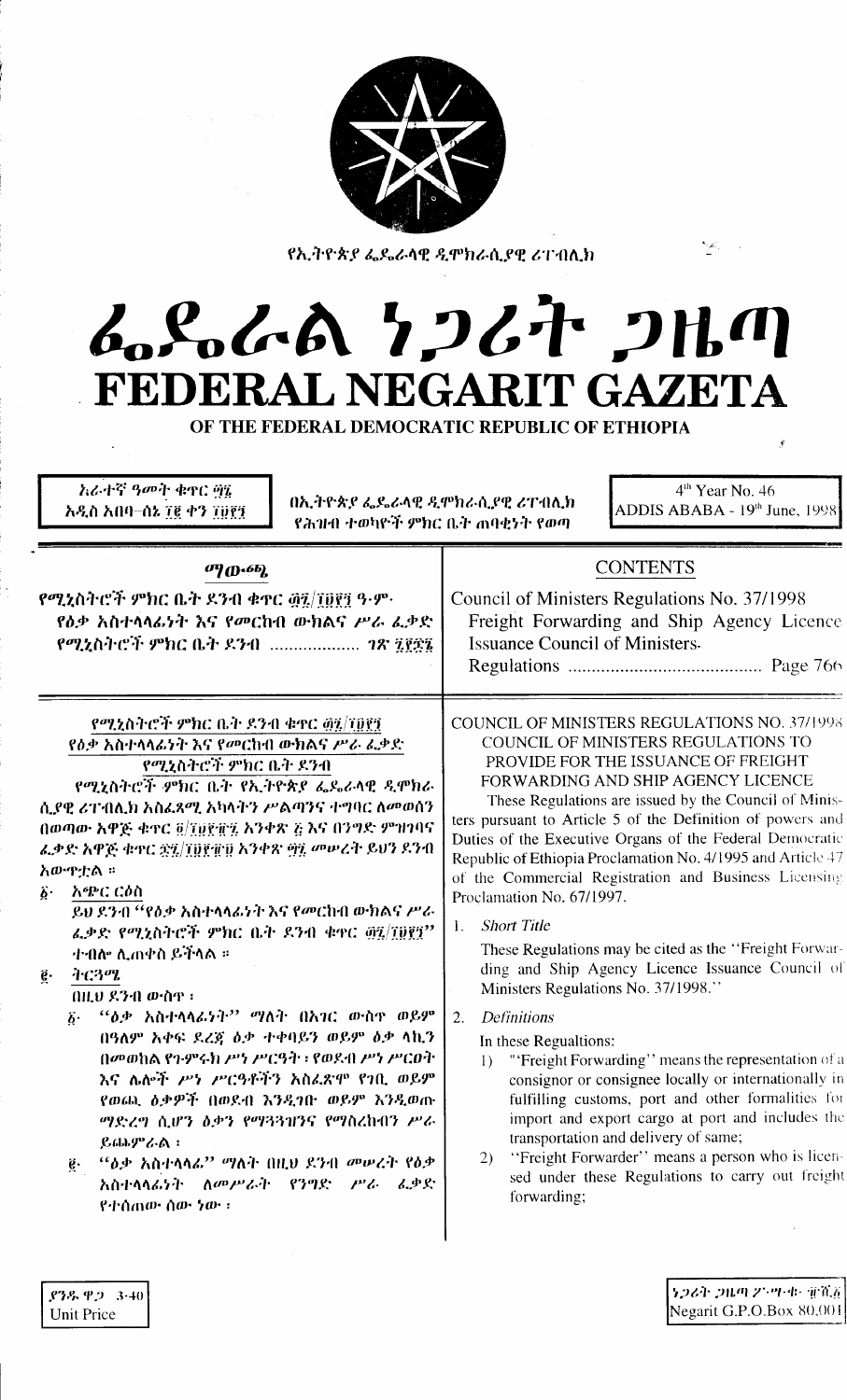Federal Negarit Gazeta — No. 46 19<sup>th</sup> June, 1998—Page 767

- "ወደብ" ማለት የፌዴራል ገቢዎች ቦርድ የሚወስነው.  $\mathbf{r}$ ክልል ወይም ቦታ ነው ፡
- "የጉምሩክ ሥነ ሥርዓት ማስፈጸም" ማለት  $b$ ቃ  $\vec{\mathbf{n}}$ . ላኪዎችን ወይም አስመጪዎችን በመወከል በጉምሩክ ጣቢያ ውስጥ ለወጪ ወይም ለገቢ ዕቃዎች የጉምሩክ ሥነ ሥርዓት ማስፈጸም ነው ፣
- "የጉምሩክ ሥነ ሥርዓት" ማለት ወደ ሀገር የሚገባ ፡ ወደ  $\ddot{c}$ ውጭ ሀገር የሚላክ ወይም ተላላፊ ዕቃ ጉምሩክ ወደብ ከደረሰበት ጊዜ ጀምሮ እንደአግባብነቱ አስመጪው እስከሚረከበው ወይም ከኢትዮጵያ እስከሚወጣ ድረስ የሚከናወን ማናቸውም ሂደት ነው ፡
- "የወደብ ሥነ ሥርዓት ማስፈጸም" ማለት የወጪ ዕቃን  $\hat{\mathbf{z}}$  . በተመለከተ የጉምሩክ ሥነ ሥርዓት ከተጠናቀቀ በኋላ በወደብ ዕቃው በመርከብ ላይ እስከሚጫንበት ወይም *ገቢ ዕቃን በተመለከተ ዕቃው ከተራገ*ፌ በኋላ ከወደብ እስከሚወጣበት ጊዜ ድረስ ለወጪ ወይም ለገቢ ዕቃ ማናቸውንም ሥነ ሥርዓት ማስፈጸም ነው ፡
- *"ለቃዎችን* በአንድ ላይ ማቀናጀት'' ማለት በአንድ ላይ  $\hat{\mathbf{z}}$ . ሊሆኑ የሚችሉ የተለያዩ ባለንብረቶች ዕቃዎችን በአንድ ሙሉ ኮንቴይነር አንድ ላይ የማሰባሰብ ተግባር ነው ፤
- "ሰው'' ማለት የተፈዋሮ ሰው ወይም በሕግ የሰውነት Ĵ. *መብት የተሰጠው አካ*ል ነው ፤
- *"የተቆጣጣሪ ውክልና*" ማለት ወደብ ውስዋ ያለ íj٠ መርከብ ባለንብረትን በመወከል የባለመርከቡን ዋቅም ለመጠበቅ የመርከብ ወኪሉን ሥራ የመቆጣጠር ተግባር  $50$ .
- 7. "መርከብ" ማለት ማናቸውም ለማሪታይም ትራንስ ፖርት አገልግሎት የሚውል ተንሳፋፊ የጭነት ወይም የሰው ማጓጓዣ መሣሪያ ሲሆን ጀልባን ይጨምራል ፡
- ፲፩· "የመርከብ ውክልና" ማለት የመርከብ ባለንብረትን ፣ ተከራይን ፡ ወይም አፕሬተርን በመወከል ፡ መርከቡ የሚያንጉዘውን ስቃ ወይም መንገደኛ ማግኘትንና መመ ዝንብን ፡ በባሀር ወደብ ላይ እና በአንር ውስዋ እንደአስፈላ ጊንቱ ለመርከቦች አገልግሎት መስጠትን ፣ ዕቃ የመጫንና የማራገፍን ፡ እንዲሁም ዕቃን አጓጉዞ የማከማ ቸትን ሥራ ማስተባበርን ይጨምራል ፤
- ፲፪ "የመርከብ ወኪል" ማለት በዚህ ደንብ መሠረት የመርከብ ውክልና ለመሥራት የንግድ ሥራ ፌቃድ የተሰጠው ሰው ነው ፡
- ፲፫· "የንግድ ሥራ ፌቃድ" ማለት በዕቃ አስተላላፊነት ወይም በመርከብ ውክልና አገልግሎት ሥራ ለመሥ ማራት ከንግድና ኢንዱስትሪ ሚኒስቴር የሚሰጥ ፌቃድ  $b$  $\mathbf{0}$   $\cdot$  :
- ገ፬· "የውጭ ንግድ ረዳት" ማለት በንግድ ሕግ ከአንቀጽ ጝ፬ እስከ ፳፪ እንደተተረጎመው የንግድ ወኪል ፣ የንግድ ደላላ እና የኮሚሽን ወኪል ነው ።

የዕቃ አስተላላፊነት ሥራ  $\mathbf{r}$ 

የዕቃ አስተላላፊነት ሥራ የሚከተሉትን ይጨምራል ፣

- የወደብ ሥነ ሥርዓት ማስፈጸም ፤  $\boldsymbol{\hat{b}}$ .
- የጉምሩክ ሥነ ሥርዓት ማስፈጸም ፡ ĝ.
- ዕቃዎችን በአንድ ላይ አቀናጅቶ የመላክ አገልግሎት ŕ٠ መስጠት ፤
- የመጋዜን አገልግሎት መስጠትና ዕቃ የማድረስ ፣  $\ddot{\mathbf{0}}$  .
- *የዕቃ ማ*ስተና*ገጀ መግሪያዎች አገ*ልግሎት መስጠት ፣ ٤٠
- $3)$ "Port" means the area or place to be designated by the Federal Revenues Board as such;
- "Customs Clearance" means a process of fulfilling  $\Delta$ customs' formalities for import and export cargo on behalf of consignor or consignee within customs station;
- "Customs Formalities" means any custsoms  $5)$ operations carried out in connection with importation, exportation or transit of goods from the time of arrival at the customs port until released from the customs control:
- "Port Clearance" means a process of fulfilling 6) port's formalities for import and export cargo on behalf of consignor or consignee within port area until the import cargo is brought out from the port or the export cargo is loaded onto the ship;
- "Groupage/Consolidation" means the grouping  $7)$ together of several compatible consignments into a full container load:
- "Person" means any natural or juridcal person; 8)
- "Protective Agency" means the representation of a 9) shipowner to protect a shipowner's interest and to supervise the work carried out by the ship's agent when the owner's ship is in port;
- 10) "Ship" means any kind of floating object used for maritime transport and includes vessel;
- 11) "Shipping Agency" means the representation of an owner, charterer or operator of a ship in canvassing and booking cargo or passenger and providing services to the ship inland and at port as necessary and includes the coordination of stevedoring and shorehandling services;
- 12) "Shipping Agent" means a person who is licensed under these Regulations to carry out shipping agency;
- 13) "Licence" means a business licence issued by the Ministry of Trade and Industry to carry out freight forwarding and/or shipping agency;
- 14) "Foreign Trade Auxiliary" means Commercial Agents, Commercial Brokers and Commission Agents as defined under Articles 44-62 of the Commercial Code.

The Functions of the Freight Forwarder 3.

The functions of the freight forwarder include the following:

- 1) port clearance;
- 2) customs clearance;
- groupage/consolidation;  $3)$
- $4)$ warehousing and delivery services;
- $5)$ cargo handling equipment services;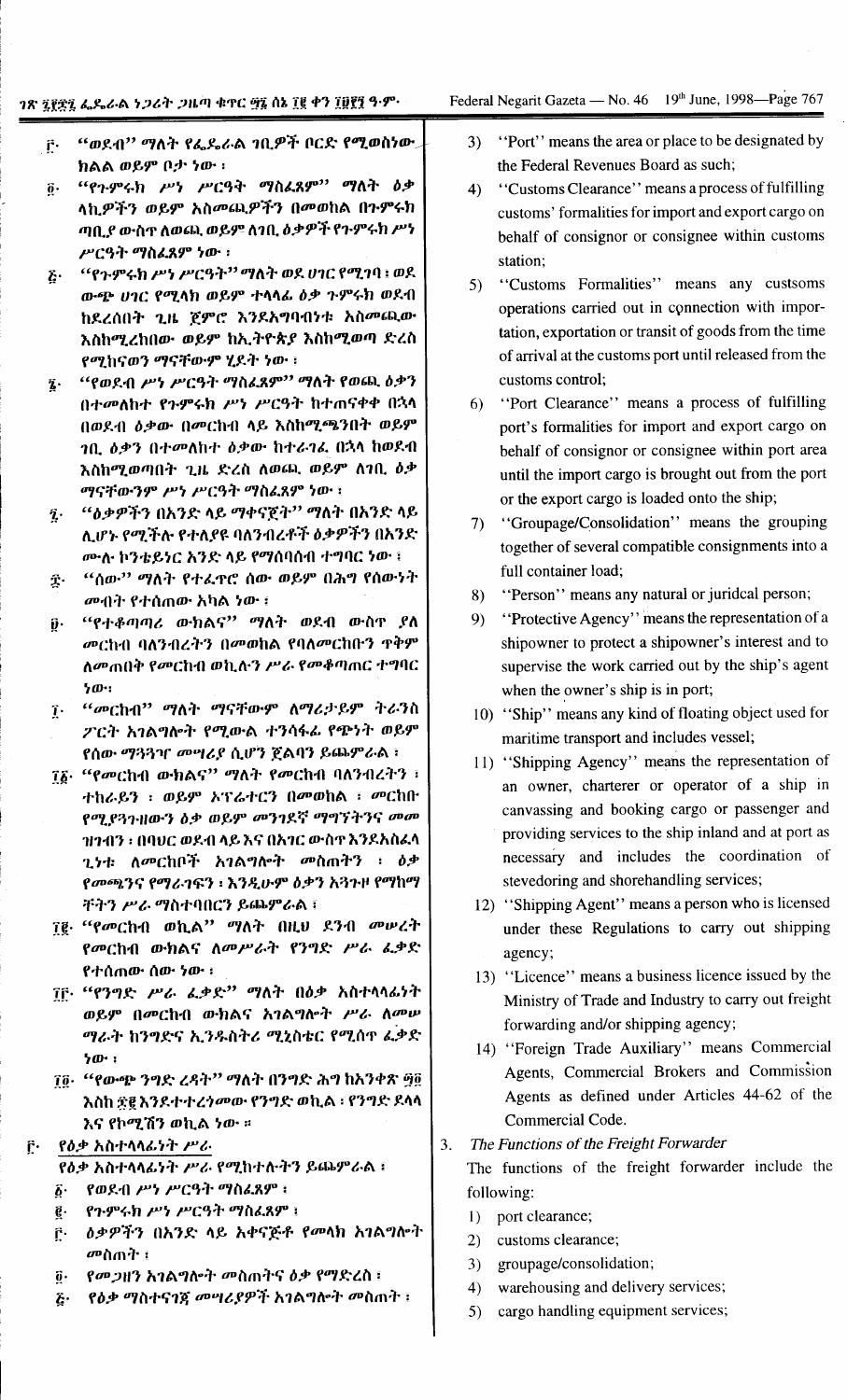|             | $\boldsymbol{i}$ .                 | ኖራሱ ትራንስፖርት ካለው እንደአጓጓዥ ሆኖ የትራንስ                                             |    | 6)              | transport services, where the freight forwarder          |
|-------------|------------------------------------|------------------------------------------------------------------------------|----|-----------------|----------------------------------------------------------|
|             |                                    | ፖርት አገልግሎት መስጠት :                                                            |    |                 | provides such services himself;                          |
|             | $\ddot{\mathbf{z}}$ .              | ባለዕቃው ራሱ ማጓጓዣ ካላቀረበ በስተቀር ፡ የራሱ                                              |    | 7)              | transport the cargo using other transporters, where      |
|             |                                    | ትራንስፖርት የሌለው እንደሆነ የትራንስፖርት አገል                                              |    |                 | himself or *cargo owner do not have transport            |
|             |                                    | ግሎት ተከራይቶ ዕቃውን ማጓጓዝ ፤                                                        |    |                 |                                                          |
|             | $\hat{\mathbf{T}}$ .               | <i>የዕቃዎች ማጠን አገ</i> ልግሎት መስጠት ፡                                              |    |                 | services;                                                |
|             | $\hat{\mathbf{p}}$ .               | ዕቃዎችን ማሽግ ፡                                                                  |    | 8)              | fumigation services;                                     |
|             | $\mathbf{\hat{i}}$ .               | <i>= ውነዶችን ማዘጋ</i> ጀትና መስጠት ፡                                                |    | 9)              | packing services;                                        |
|             |                                    | ፲፩· የውጭ ንግድ ደንብና የሴተር ኦፍ ክሬዲት ትእዛዞችን                                         |    | 10 <sub>l</sub> | preparation and issuance of relevant documents;          |
|             |                                    | ተግባር ላይ ማዋል ፡                                                                |    | 11)             | compliance with foreign trade regulation and letter      |
|             |                                    | ፲፪· አመቺ ማጓጓዣ መምረዋ ፡ የዕቃ ማጓጓዝ ስምምነት                                           |    |                 | of credit instructions;                                  |
|             |                                    | $σ$ ዋዋል:                                                                     |    | 12)             | choice of the most suitable carrier and conclusion       |
|             |                                    | ፲፫· የዕቃዎችን እንቅስቃሴ መከታተል ፡                                                    |    |                 |                                                          |
|             |                                    | 70. የዕቃ መተላለፍን በተመለከተ ምክር መስጠት ፡፡                                            |    |                 | of the contract of carriage;                             |
| $\vec{0}$ . |                                    | የመርከብ ውክልና ሥራ                                                                |    | 13)             | follow up movement of cargo;                             |
|             |                                    | የመርከብ ውክልና ሥራ የሚከተሉትን ይጨምራል ፣<br>ከተለያዩ የመርከብ ባለንብረቶች ጋር ግንኙነቶች               |    | (14)            | consultancy services in freight forwarding.              |
|             | $\boldsymbol{\delta}$ .            | በማድረግ ለመጫንና ለማራገፍ ስለሚመጡ መርከቦች                                                | 4. |                 | The Functions of the Shipping Agency                     |
|             |                                    | አስፈላጊ <i>መረጃዎችን</i> በቅድሚ <i>ያ</i> ማጠናቀር ፣                                    |    |                 | The functions of the shipping agency include the         |
|             | ĝ.                                 | <i>መ</i> ርከቦች በየቀኑ ያሉበትን ሁኔታ በተመለከተ መግለጫ                                     |    |                 | following:                                               |
|             |                                    | <i>ማ</i> ውጣትና ለላኪዎችና ላስመጪዎች መላክ ፣                                            |    | 1)              | contact various shipowners and obtain advance            |
|             | $\vec{\Gamma}$                     | ለመርከብ ዕቃ የመፌለግ ፡ የመደልደልና የማስተባበር                                             |    |                 | information of sailing schedule of cargo discharging     |
|             |                                    | አገልግሎት መስጠት ፡                                                                |    |                 |                                                          |
|             | $\overline{0}$ .                   | <i>የመ</i> ርከቦችን <i>አመ</i> ጣዋና አካሔድ ሁኔታ የማቀናጀትና                               |    |                 | and loading vessels;                                     |
|             |                                    | የአገሪቱ የወጭ ንግድ ዕቃዎች ብቃት ባላቸው አጓጓዦች                                            |    | 2)              | prepare daily fleet position and distribute to shippers  |
|             |                                    | መስተናገዱን ማረጋገጥ ፡                                                              |    |                 | and importers;                                           |
|             | $\vec{c}$                          | የወጭ ዕቃዎች መርከበ· ወደብ ከመድረሱ በፊት ወደብ                                             |    | 3)              | provide cargo canvassing, booking and coordination       |
|             |                                    | ለመድረሳቸው መከታተል ፡ ዕቃዎች በመርከብ ላይ                                                |    |                 | services;                                                |
|             |                                    | በአግባቡ መጫናቸውን ማረጋገዋ ፡                                                         |    | 4)              | organize the arrival and departure arrangements of       |
|             | $\hat{\imath}$ .                   | ዕቃ አስመጨዎች ዕቃቸውን እንዲወስዱ ማስታወቅ ፤                                               |    |                 | ships and ensure that the country's foreign trade        |
|             | $\hat{\mathbf{z}}$ .               | የወደብ መጨናነቅን እንዲሁም የአገልግሎት መዘግየትን                                             |    |                 | cargo be transported by sea-worthy vessels;              |
|             |                                    | ለማስወገድ ወይም ለመቀነስ አግባብ ያላቸውን አካላት                                             |    |                 |                                                          |
|             |                                    | መርዳት ፣                                                                       |    | 5)              | follow that export goods have arrived at port before     |
|             | Ţ.                                 | የመርከብ መከራየትን በተመለከተ ብቃት ያላቸውን                                                |    |                 | arrival of loading vessel and ascertain that the goods   |
|             |                                    | መርከቦች ለመከራየት እንዲቻል ድጋፍ መስጠት ፣                                                |    |                 | are properly loaded;                                     |
|             | $\vec{\boldsymbol{\upsilon}}\cdot$ | የመርከብ ዕቃ ማጓጓዣ ኪራይ መሰብሰብና የሒሳብ                                                |    | 6)              | notify importers of the arrival of their goods to effect |
|             |                                    | መግለጫ ሠነድ እንዲሁም የገቢና ወጪ መግለጫ                                                  |    |                 | delivery;                                                |
|             |                                    | <i>ዝግጅት አገ</i> ልግሎት መስጠት ፡                                                   |    | 7)              | assist the appropriate bodies in order to avoid or       |
|             | $\tau$ .                           | የዕቃ መጫንና ማራገፍ አገልግሎት እና የዕቃ ተቆጣጣ                                             |    |                 | minimize congestion of port and delay of services;       |
|             |                                    | ሪነት ተግባር ማስተባበር ፡                                                            |    | 8)              | assist in chartering sea-worthy ships;                   |
|             |                                    | ፲፩· ወደብ ውስዋ ለመርከበ አስፈላጊ የሆኑ የተለያዩ አገልግ                                       |    | 9)              | collect freight, prepare statement of account and        |
|             |                                    | ሎቶችን ማለት ለመርከቡ ሠራተኞች ምግብ ውሃ የመሳሰ                                             |    |                 |                                                          |
|             |                                    | ሉትን መስጠት ወይም የሚሰዋበትን ሁኔታ ማቀናጀት ፡                                             |    |                 | disbursement account;                                    |
|             |                                    | ፲፪· ባሕረኞችን የማቀያየርና ወደ መጡበት የመመለስ አገል                                         |    |                 | 10) coordinate stevedoring and provide cargo super-      |
|             |                                    | <i>ግ</i> ሎት መስጠት ፡                                                           |    |                 | intendancy services;                                     |
|             |                                    | ፲፫· የመርከብ ዕቃ መጫኛ ሠነድ ፡ የዕቃ ማስረከቢያ ሠነድ<br><i>ግዜጋ</i> ጀትና መስጠት እንዲሁም ሴሎች የመርከብ |    |                 | 11) provide or arrange ships husbandry services like     |
|             |                                    | <b>ルケメギン ツヨンでナー</b>                                                          |    |                 | provision of food, water, etc., to the ship;             |
|             |                                    | ፲፬· ባለዕቃዎች የሚያቀርቡት የክፍያ ዋያቄ እንዲፈጸም                                           |    | 12)             | provide crew change and repatriation services;           |
|             |                                    | ሁኔታዎችን ማመቻቸት ፡                                                               |    | 13)             | issue bill of lading, delivery order and prepare other   |
|             |                                    | ፲፩· የተቆጣጣሪ ውክልና አገልግሎት መስጠት ፤                                                |    |                 | shipping documents;                                      |
|             |                                    | ፲፯· የኮንቴይነር እንቅስቃሴ መክታተል ።                                                   |    |                 |                                                          |
|             |                                    |                                                                              |    | 14)             | facilitate settlement of claim by cargo owners;          |
|             |                                    |                                                                              |    | 15)             | provide protective agency services;                      |

16) monitor movements of containers.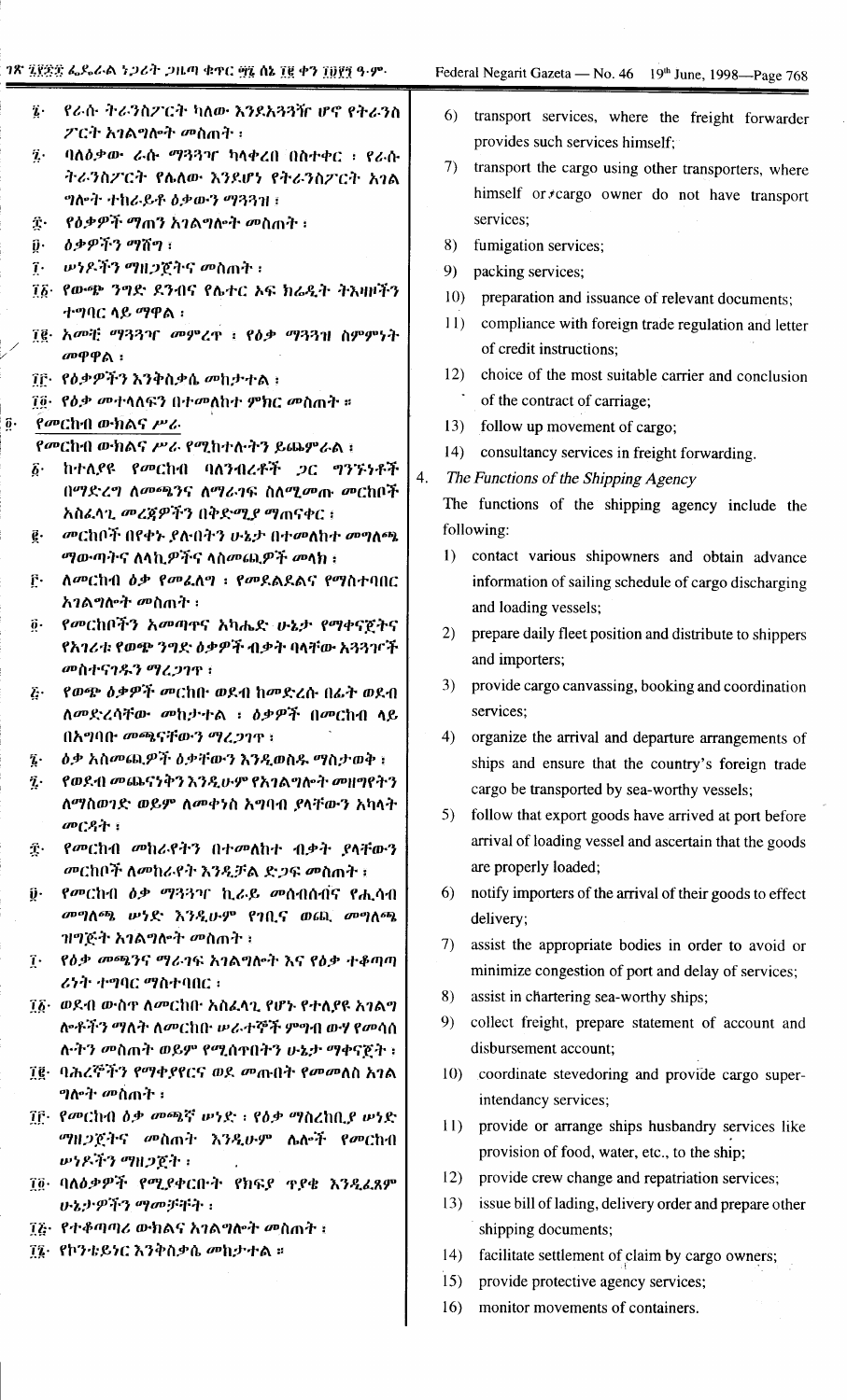#### ስለፌቃድ አስፈላጊንት  $\vec{b}$

- ማንኛውም ሰው የዕቃ አስተላላፊነት ወይም የመርከብ  $\vec{b}$ . ውክልና አገልግሎት ሥራ ለመሥራት በዚህ ደንብ መሠረት ፌቃድ ማውጣት ይኖርበታል ።
- ë. ማንኛውም ሰው በውጭ ንግድ ረዳትነት ፌቃድ የመርከብ ውክልናና የዕቃ አስተላላፊነት ሥራ ለመሥራት በዚህ ደንብ መሠረት ፌቃድ ማውጣት ይኖርበታል ።
- ቮ በዚህ ደንብ መሠረት የዕቃ አስተሳሳፊነት ሥራ ፌቃድ የተሰጠው ሰው የጉምሩክ አስተላላፊነት ሥራ ፌቃድ እንደተሰጠው ይቆጠራል ፡፡
- ፌቃድ ለማግኘት መሟላት ያለባቸው መስፌርቶች
	- ለዕቃ አስተላላፊነት ሥራ ወይም ለመርከብ ውክልና ሥራ ፌቃድ ለማግኘት አመልካቹ ፡
	- ሀ) ኢትዮጵያዊ ዜጋ ወይም አንደኛው ወገን ለሚሰጠው **ዋቅም ሌላኛው ወገን በተመሳሳይ አጸፋውን የሚሰ** ዋበት ስምምንት ኢትዮጵያ የተፈራረመችበት አገር ሰው።
	- ለዕቃ አስተላላፊነት ከብር ፩ ሚሊዮን ፭፻ ሺህ ፡  $\Lambda$ ) ለመርከብ ወኪልነት ከብር ፩ሚሊዮን ወይም ሁለቱንም ሥራዎች ለማካሄድ ከብር ፪ሚሊዮን ፪፻ ሺህ ያላነሰ መነሻ ካፒታል ያለው :
	- ሐ) እራሱ ወይም የቀጠረው ሰው በኢንተርናሽናል ትራንስ ፖርት በተለይም በባሕር ትራንስፖርት ሥራ አስፌ ላጊው የሙያ ዕውቀትና ልምድ ያለው ፡ ስዚህም መገናኛ የችሎታ ሚኒስቴር ከትራንስፖርትና ማረጋገጫ ምስክር ወረቀት የሚያቀርብ ፤
	- በቴሌፎን ፡ በፋክስ ፡ በቴሌክስ እና በሌሎች ለሥራው  $\boldsymbol{\sigma}$ አስፈላጊ በሆኑ ዘመናዊ የመገናኛ ዘዴዎች የተደራጀ ቢሮ ያለው ፣ እና
	- የንግድ ማህበር ከሆነ የማህበሩን መመሥረቻ ጽሁፍና  $\bm{\nu})$ መተዳደሪያ ደንብ የሚያቀርብ ፤ መሆን አለበት ።
	- ለዕቃ አስተላላፊነት ሥራ የሚያመለክት አመልካች  $\vec{e}$  . በዚህ አንቀጽ ንውስ አንቀጽ  $(\underline{\delta})$  (ሐ) የተመለከተውንና ባለሥልጣን በጉምሩክ አስተላላፊነት ከንምሩክ መሥራት የሚያስችለው የችሎታ ማረጋገጫ ምስክር ወረቀት ማቅረብ አለበት ።
	- የጉምሩክ አስተላላፊነት ሥራ ፌቃድ ያለው አመልካች  $\mathbf{f}$ . የችሎታ ማረጋገጫ ምስክር ወረቀት ማቅረብ አያስፌል  $70.9^{\circ}$  ::
- የትራንስፖርትና መገናኛ ሚኒስቴር ሥልጣን  $\tilde{\mathbf{z}}$ .
	- የትራንስፖርትና መገናኛ ሚኒስቴር ከዚህ በላይ δ. በአንቀጽ ፯ ንዑስ አንቀጽ  $(\delta)$  (ሐ) ለተጠቀሱት መስፌ ርቶች መመሪያ ያወጣል ።
	- ሚኒስቴሩ በዚህ ደንብ አንቀጽ ፯ ንውስ አንቀጽ  $(\tilde{\mathfrak{g}})$   $(\mathfrak{h})$ g. የተጠቀሱትን መስፌርቶች ላሟላ አመልካች የችሎታ ሚረጋገጫ ምስክር ወረቀት ይሰጣል ።
- የንግድና ኢንዱስትሪ ሚኒስቴር ሥልጣን Î. የንግድና ኢንዱስትሪ ሚኒስቴር በአንቀጽ ፮ የተዘረዘሩት ተሟልተው ሲቀርቡለት የዕቃ አስተላላፊነት ወይም የመርከብ ውክልና የንግድ ሥራ ፌቃድ ይሰጣል ።

Z

- $5<sup>1</sup>$ **Requirement of Licence** 
	- 1) A person may perform the business of freight forwarding and/or shipping agency services only upon acquiring a licence pursuant to these Regulations.
	- $2)$ A person who has been rendering shipping agency services and freight forwarding services under Foreign Trade Auxiliary licence may not continue providing said services unless he obtains licence under these Regulations.
	- $3)$ A person who acquires the licence as freight forwarder under these Regulations is deemed to have acquired customs clearence licence.
- **Requirements for Obtaining Licence** 6.
	- 1) For freight forwarding or shipping agency licence, the applicant shall have:
		- (a) Ethiopian nationality or be a person from a country having the relevant reciprocal agreement with Ethiopia;
		- a minimum captial of Birr:  $(b)$ 
			- 1,500,000 (one million and five hundred thousand) for freight forwarding agency;

1,000,000 (one million) for shipping agency;

- 2,200,000 (two million and two hundred thousand) for both agency services;
- himself the qualification or qualified personnel  $\left( c \right)$ with the knowledge and experience in international transport particularly shipping, as evidenced by certificate of competency issued by the Ministry of Transport and Communications;
- (d) an office equipped with telephone, fax, telex and other relevant modern facilities;
- submit Articles of Association and Memoran- $(e)$ dum of Association, if it is a company.
- 2) The applicant for freight forwarding in addition to the certificate mentioned in sub-Article  $(1)(c)$  of this Article, shall submit a certificate of competence from the Customs Authority to carry out customs clearing activity.
- The applicant already with a licence for customs  $3)$ clearing is not required to submit the said certificate of competence.
- 7. Responsibility of the Ministry of Transport and Communications
	- The Ministry shall issue directives with regard to the  $1)$ requirements set in Article 6 sub-Article (1)(c) herein-above.
	- The applicant shall be issued with the certificate of  $(2)$ competence where he fulfills the requirements under Article 6 sub-Article (1)(c) of these Regulations.
- Responsibility of the Ministry of Trade and Industry 8. The Ministry shall issue the licence for shipping or freight forwarding agency upon fulfilment of the requirements under Article 6 here-in-above.